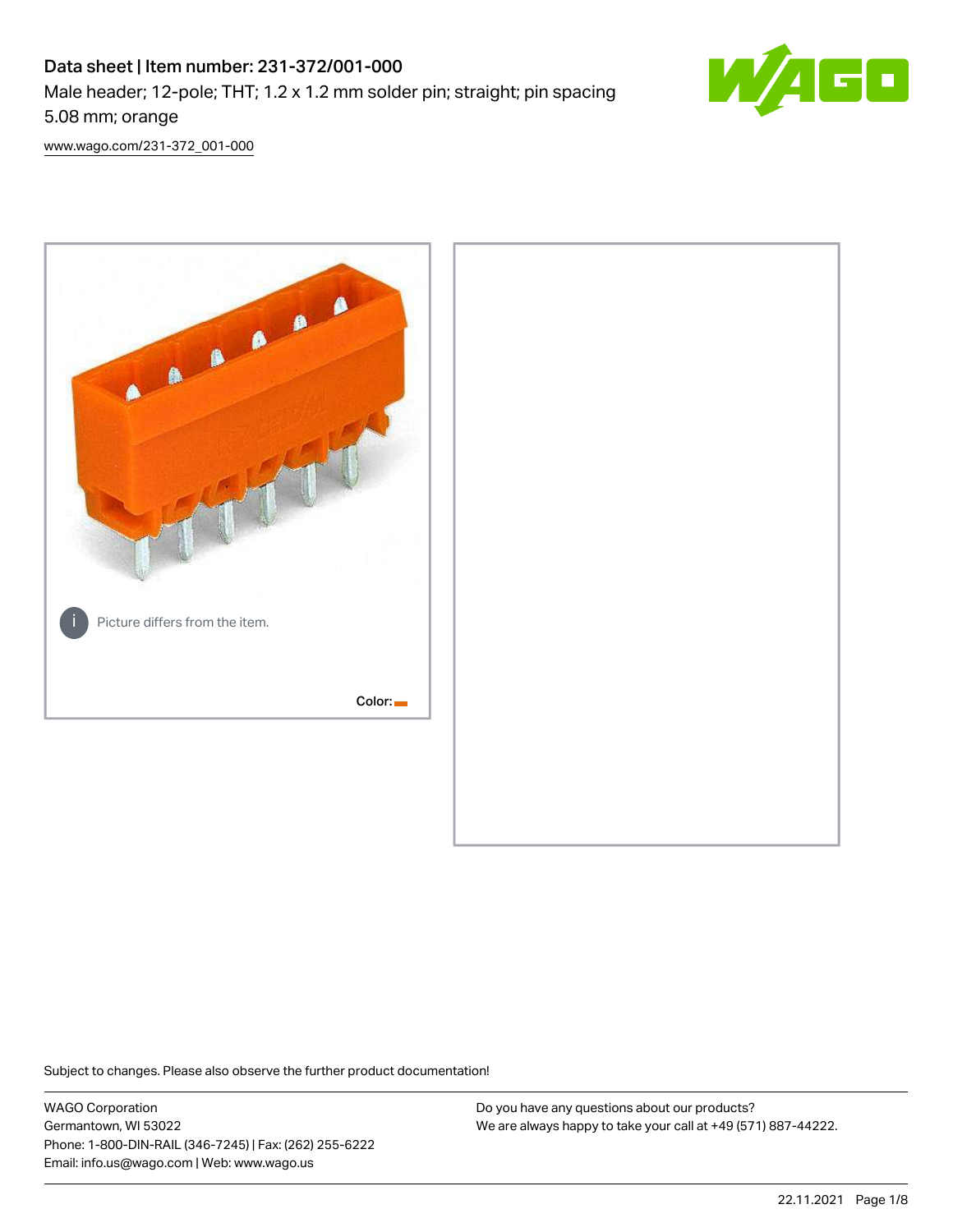

Dimensions in mm

 $L =$  (pole no.  $-1$ ) x pin spacing  $+8.2$  mm

#### Item description

- **Horizontal or vertical PCB mounting via straight or angled solder pins**
- 1.2 x 1.2 mm solder pins allow nominal current up to 16 A, enhancing stability of shorter headers
- $\blacksquare$ With coding fingers

## Data Notes

Safety information 1 The MCS – MULTI CONNECTION SYSTEM includes connectors

Subject to changes. Please also observe the further product documentation!  $\nu$ 

WAGO Corporation Germantown, WI 53022 Phone: 1-800-DIN-RAIL (346-7245) | Fax: (262) 255-6222 Email: info.us@wago.com | Web: www.wago.us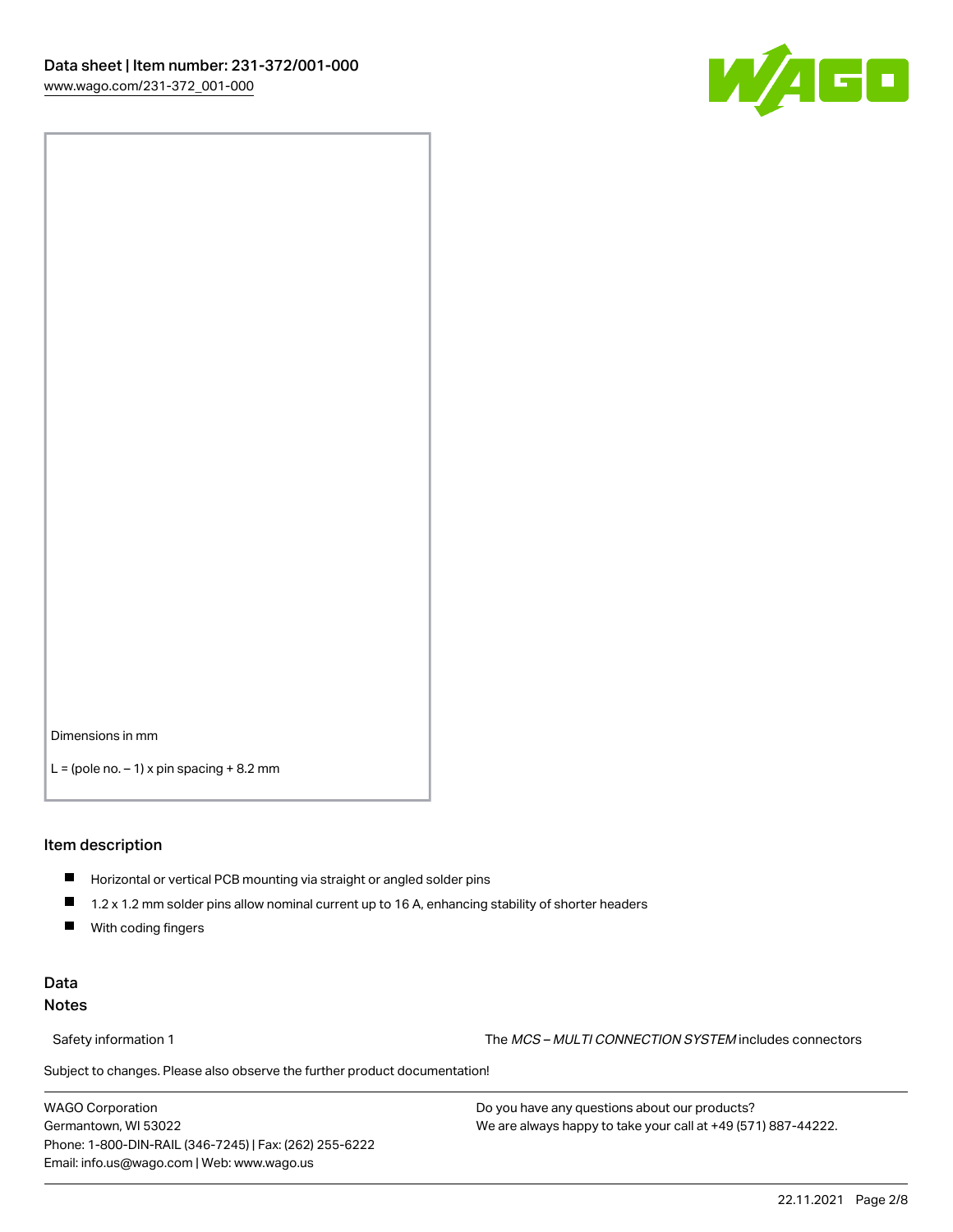

without breaking capacity in accordance with DIN EN 61984. When

|           | used as intended, these connectors must not be connected<br>/disconnected when live or under load. The circuit design should<br>ensure header pins, which can be touched, are not live when<br>unmated.                                                             |
|-----------|---------------------------------------------------------------------------------------------------------------------------------------------------------------------------------------------------------------------------------------------------------------------|
| Variants: | Other pole numbers<br>3.8 mm pin projection for male headers with straight solder pins<br>Gold-plated or partially gold-plated contact surfaces<br>Other versions (or variants) can be requested from WAGO Sales or<br>configured at https://configurator.wago.com/ |

## Electrical data

## IEC Approvals

| Ratings per                 | IEC/EN 60664-1                                            |
|-----------------------------|-----------------------------------------------------------|
| Rated voltage (III / 3)     | 250 V                                                     |
| Rated surge voltage (III/3) | 4 <sub>k</sub> V                                          |
| Rated voltage (III/2)       | 320 V                                                     |
| Rated surge voltage (III/2) | 4 <sub>k</sub> V                                          |
| Nominal voltage (II/2)      | 630 V                                                     |
| Rated surge voltage (II/2)  | 4 <sub>k</sub> V                                          |
| Rated current               | 16A                                                       |
| Legend (ratings)            | (III / 2) ≙ Overvoltage category III / Pollution degree 2 |

## UL Approvals

| Approvals per                  | UL 1059 |
|--------------------------------|---------|
| Rated voltage UL (Use Group B) | 300 V   |
| Rated current UL (Use Group B) | 15 A    |
| Rated voltage UL (Use Group D) | 300 V   |
| Rated current UL (Use Group D) | 10 A    |

# Ratings per UL

| Rated voltage UL 1977 | 600 V |
|-----------------------|-------|
| Rated current UL 1977 |       |

# CSA Approvals

| Approvals per                   | ~~    |
|---------------------------------|-------|
| Rated voltage CSA (Use Group B) | 3UU 1 |

Subject to changes. Please also observe the further product documentation!

| <b>WAGO Corporation</b>                                | Do you have any questions about our products?                 |
|--------------------------------------------------------|---------------------------------------------------------------|
| Germantown, WI 53022                                   | We are always happy to take your call at +49 (571) 887-44222. |
| Phone: 1-800-DIN-RAIL (346-7245)   Fax: (262) 255-6222 |                                                               |
| Email: info.us@wago.com   Web: www.wago.us             |                                                               |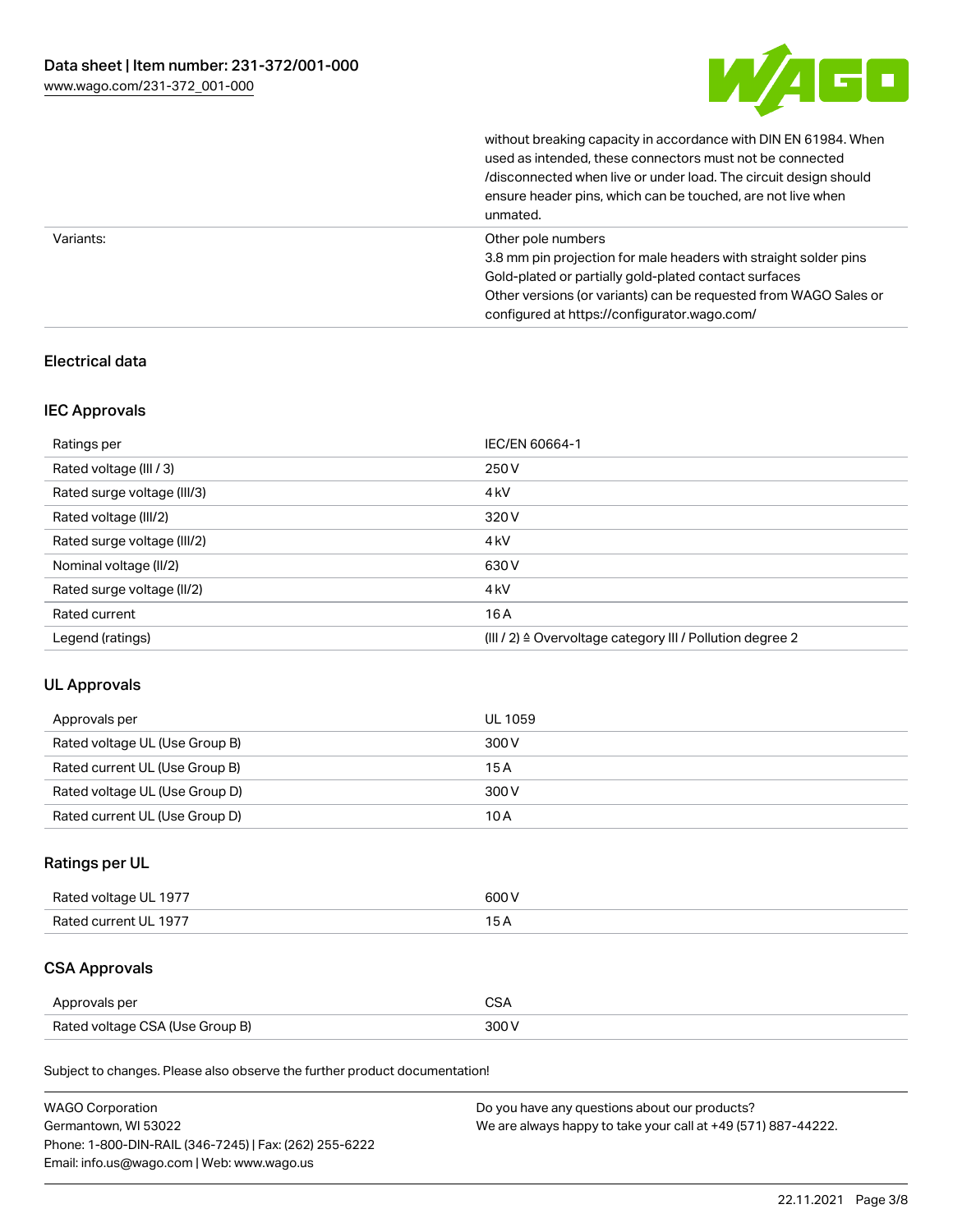[www.wago.com/231-372\\_001-000](http://www.wago.com/231-372_001-000)



| Rated current CSA (Use Group B) | 15 A  |
|---------------------------------|-------|
| Rated voltage CSA (Use Group D) | 300 V |
| Rated current CSA (Use Group D) | 10 A  |

#### Connection data

| Total number of potentials |  |
|----------------------------|--|
| Number of connection types |  |
| Number of levels           |  |

## Connection 1

| Number of poles |  |
|-----------------|--|
|                 |  |

## Physical data

| Pin spacing                          | 5.08 mm / 0.2 inch    |
|--------------------------------------|-----------------------|
| Width                                | 64.08 mm / 2.523 inch |
| Height                               | 17 mm / 0.669 inch    |
| Height from the surface              | 12 mm / 0.472 inch    |
| Depth                                | 8.4 mm / 0.331 inch   |
| Solder pin length                    | $5 \,\mathrm{mm}$     |
| Solder pin dimensions                | $1.2 \times 1.2$ mm   |
| Drilled hole diameter with tolerance | $17^{(+0.1)}$ mm      |

## Plug-in connection

| Contact type (pluggable connector) | Male connector/plug |
|------------------------------------|---------------------|
| Connector (connection type)        | for PCB             |
| Mismating protection               | No                  |
| Mating direction to the PCB        | 90°                 |
| Locking of plug-in connection      | Without             |

# PCB contact

| PCB Contact                         | THT                                      |
|-------------------------------------|------------------------------------------|
| Solder pin arrangement              | over the entire male connector (in-line) |
| Number of solder pins per potential |                                          |

Subject to changes. Please also observe the further product documentation!

WAGO Corporation Germantown, WI 53022 Phone: 1-800-DIN-RAIL (346-7245) | Fax: (262) 255-6222 Email: info.us@wago.com | Web: www.wago.us Do you have any questions about our products? We are always happy to take your call at +49 (571) 887-44222.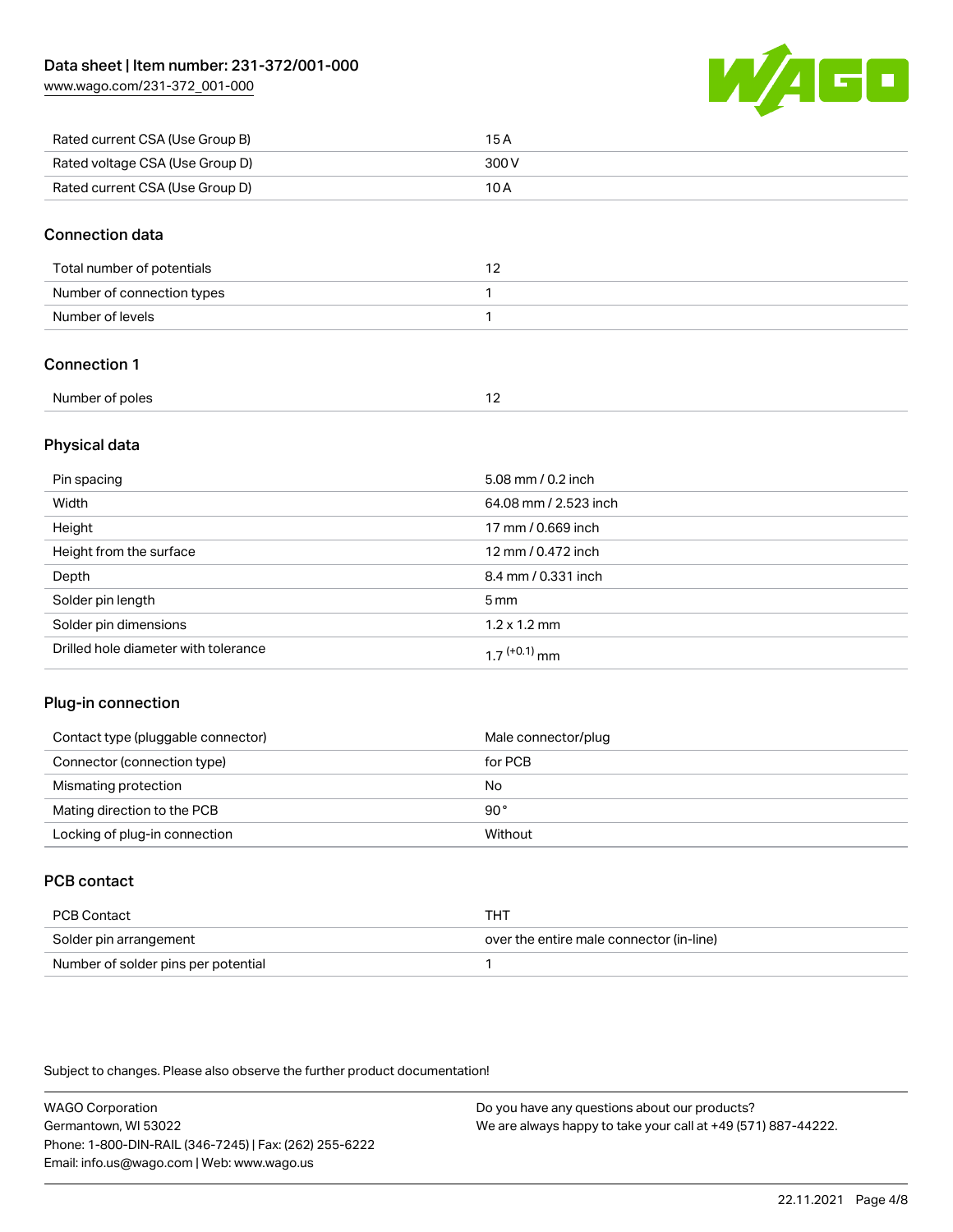

#### Material data

| orange                                 |
|----------------------------------------|
|                                        |
| Polyamide (PA66)                       |
| V <sub>0</sub>                         |
| Electrolytic copper (E <sub>Cu</sub> ) |
| tin-plated                             |
| $0.069$ MJ                             |
| 4.6g                                   |
|                                        |

## Environmental requirements

| Limit temperature range | . +100 °C<br>-60 |
|-------------------------|------------------|
|-------------------------|------------------|

### Commercial data

| Product Group         | 3 (Multi Conn. System) |
|-----------------------|------------------------|
| PU (SPU)              | 100 Stück              |
| Packaging type        | box                    |
| Country of origin     | DE                     |
| <b>GTIN</b>           | 4044918929820          |
| Customs tariff number | 8536694040             |

#### Approvals / Certificates

#### Country specific Approvals

| Logo | Approval                                            | <b>Additional Approval Text</b> | Certificate<br>name |
|------|-----------------------------------------------------|---------------------------------|---------------------|
|      | <b>CB</b><br>DEKRA Certification B.V.               | IEC 61984                       | NL-39756            |
|      | <b>CSA</b><br>DEKRA Certification B.V.              | C <sub>22.2</sub>               | 1466354             |
| EMA  | <b>KEMA/KEUR</b><br><b>DEKRA Certification B.V.</b> | EN 61984                        | 2190761.01          |

#### Ship Approvals

Subject to changes. Please also observe the further product documentation!

| <b>WAGO Corporation</b>                                | Do you have any questions about our products?                 |
|--------------------------------------------------------|---------------------------------------------------------------|
| Germantown, WI 53022                                   | We are always happy to take your call at +49 (571) 887-44222. |
| Phone: 1-800-DIN-RAIL (346-7245)   Fax: (262) 255-6222 |                                                               |
| Email: info.us@wago.com   Web: www.wago.us             |                                                               |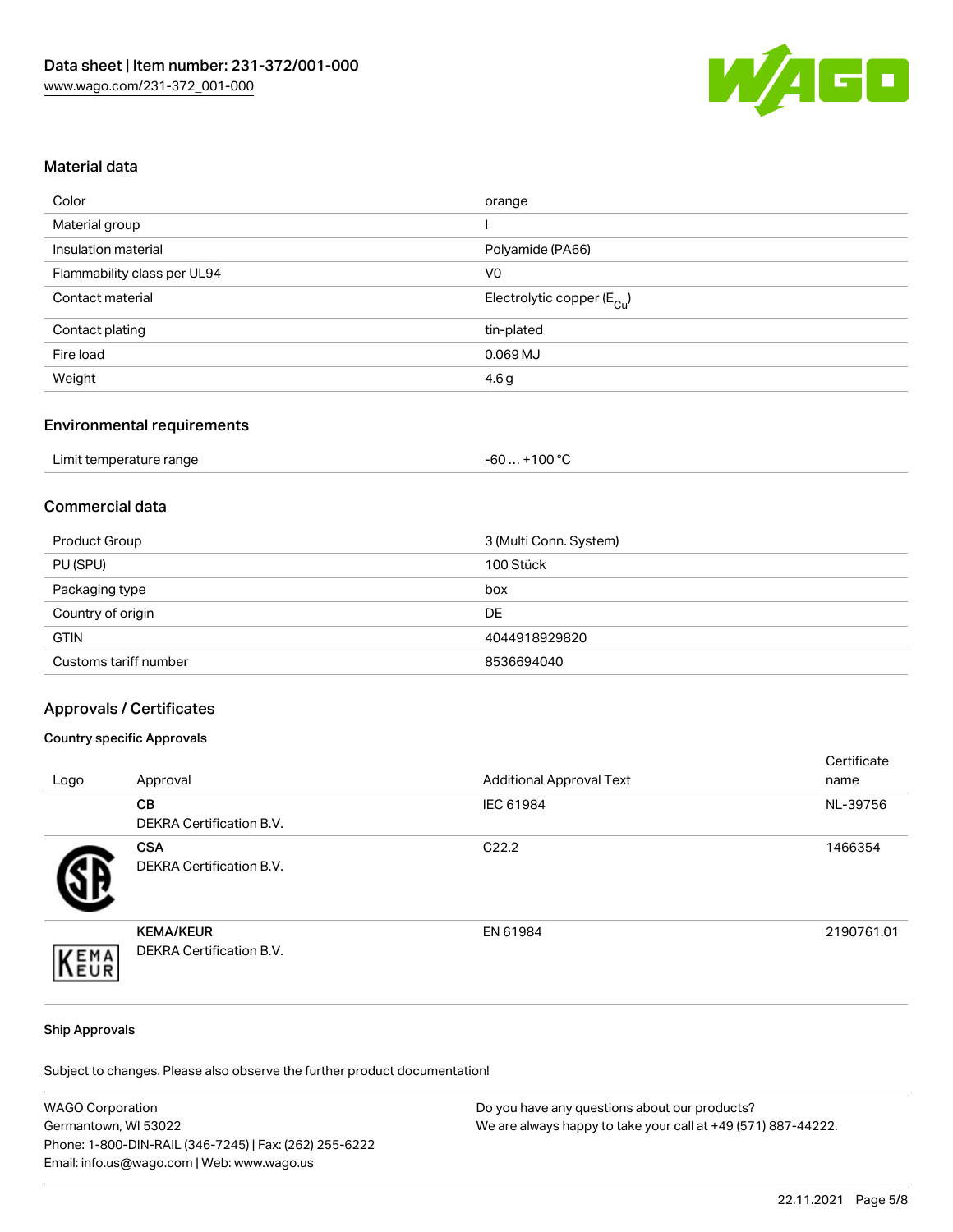# Data sheet | Item number: 231-372/001-000

[www.wago.com/231-372\\_001-000](http://www.wago.com/231-372_001-000)



| Logo                | Approval                                  | <b>Additional Approval Text</b> | Certificate<br>name               |
|---------------------|-------------------------------------------|---------------------------------|-----------------------------------|
| <b>ABS</b>          | <b>ABS</b><br>American Bureau of Shipping | $\overline{\phantom{0}}$        | $19-$<br>HG1869876-<br><b>PDA</b> |
| <b>UL-Approvals</b> |                                           |                                 |                                   |

| Logo | Approval                                    | <b>Additional Approval Text</b> | Certificate<br>name |
|------|---------------------------------------------|---------------------------------|---------------------|
| Ъ.   | UL<br>UL International Germany GmbH         | <b>UL 1977</b>                  | E45171              |
|      | <b>UR</b><br>Underwriters Laboratories Inc. | UL 1059                         | E45172              |

# **Counterpart**



Item no.231-312/026-000 1-conductor female connector; CAGE CLAMP®; 2.5 mm²; Pin spacing 5.08 mm; 12-pole; 2,50 mm²; orange [www.wago.com/231-312/026-](https://www.wago.com/231-312/026-000) [000](https://www.wago.com/231-312/026-000)

#### Optional accessories

| Coding                                                    |                                                                  |            |                      |                      |
|-----------------------------------------------------------|------------------------------------------------------------------|------------|----------------------|----------------------|
|                                                           | Intermediate plate                                               |            |                      |                      |
|                                                           | Item no.: 231-500<br>Spacer; for formation of groups; light gray |            |                      | www.wago.com/231-500 |
| Coding                                                    |                                                                  |            |                      |                      |
| Item no.: 231-129<br>Coding key; snap-on type; light gray |                                                                  |            | www.wago.com/231-129 |                      |
| <b>Downloads</b><br><b>Documentation</b>                  |                                                                  |            |                      |                      |
| <b>Additional Information</b>                             |                                                                  |            |                      |                      |
| Technical explanations                                    |                                                                  | 2019 Apr 3 | pdf<br>2.0 MB        | Download             |

Subject to changes. Please also observe the further product documentation!

| <b>WAGO Corporation</b>                                | Do you have any questions about our products?                 |
|--------------------------------------------------------|---------------------------------------------------------------|
| Germantown. WI 53022                                   | We are always happy to take your call at +49 (571) 887-44222. |
| Phone: 1-800-DIN-RAIL (346-7245)   Fax: (262) 255-6222 |                                                               |
| Email: info.us@wago.com   Web: www.wago.us             |                                                               |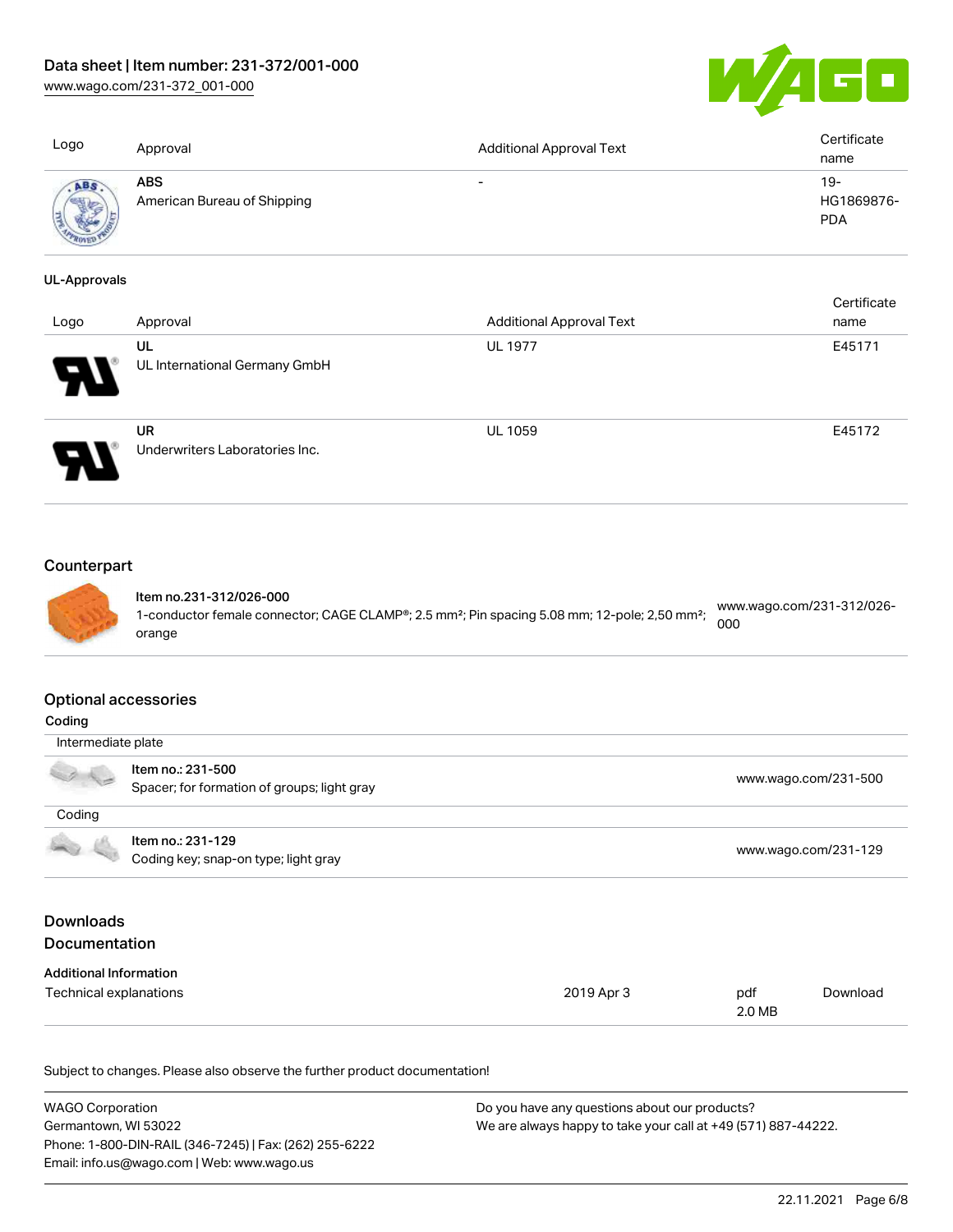

#### CAD files

# CAD data 2D/3D Models 231-372/001-000 URL [Download](https://www.wago.com/global/d/3D_URLS_231-372_001-000) CAE data EPLAN Data Portal 231-372/001-000 URL [Download](https://www.wago.com/global/d/EPLAN_URLS_231-372%252F001-000) ZUKEN Portal 231-372/001-000 URL [Download](https://www.wago.com/global/d/Zuken_URLS_231-372_001-000) EPLAN Data Portal 231-372/001-000 URL [Download](https://www.wago.com/global/d/EPLAN_URLS_231-372_001-000) PCB Design Symbol and Footprint 231-372/001-000 CAx data for your PCB design, consisting of "schematic symbols and PCB footprints", allow easy integration of the WAGO component into your development environment. URL [Download](https://www.wago.com/global/d/UltraLibrarian_URLS_231-372_001-000)

#### Supported formats:

- $\blacksquare$ Accel EDA 14 & 15
- П Altium 6 to current version
- П Cadence Allegro
- П **DesignSpark**
- П Eagle Libraries
- $\blacksquare$ KiCad
- П Mentor Graphics BoardStation
- $\blacksquare$ Mentor Graphics Design Architect
- П Mentor Graphics Design Expedition 99 and 2000
- П OrCAD 9.X PCB and Capture
- $\blacksquare$ PADS PowerPCB 3, 3.5, 4.X, and 5.X
- $\blacksquare$ PADS PowerPCB and PowerLogic 3.0
- $\blacksquare$ PCAD 2000, 2001, 2002, 2004, and 2006
- $\blacksquare$ Pulsonix 8.5 or newer
- $\blacksquare$ STL
- $\blacksquare$ 3D STEP
- $\blacksquare$ TARGET 3001!
- $\blacksquare$ View Logic ViewDraw
- $\blacksquare$ Quadcept

.<br>Subject to changes. Please also observe the further product documentation!

WAGO Corporation Germantown, WI 53022 Phone: 1-800-DIN-RAIL (346-7245) | Fax: (262) 255-6222 Email: info.us@wago.com | Web: www.wago.us